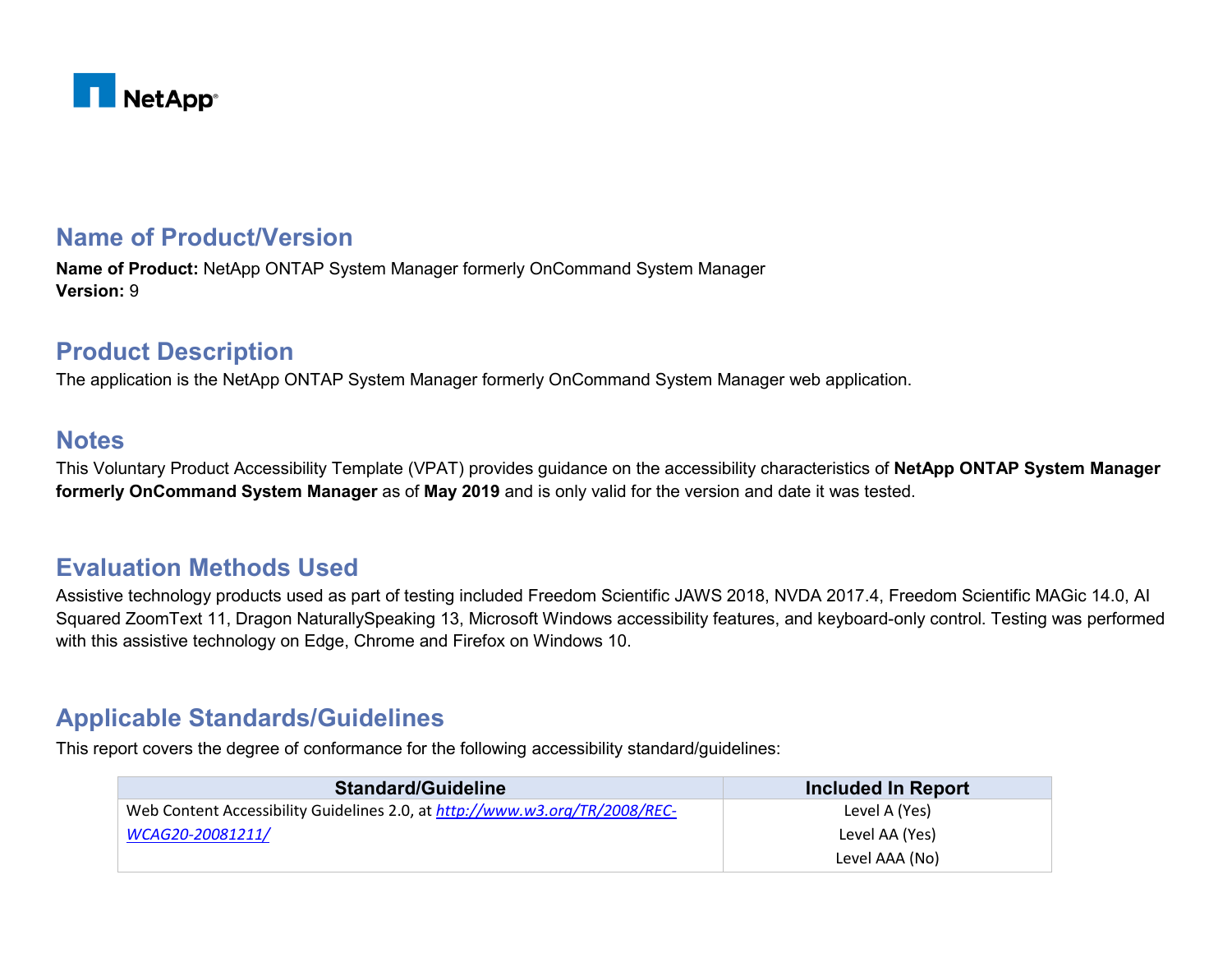| Section 508 as published in 2017, at http://www.Section508.gov               | Yes |
|------------------------------------------------------------------------------|-----|
| EN 301 549 Accessibility requirements suitable for public procurement of ICT | No  |
| products and services in Europe, at http://mandate376.standards.eu/standard  |     |

## **Terms**

The terms used in the Conformance Level information are defined as follows:

- **Supports**: The functionality of the product has at least one method that meets the criterion without known defects or meets with equivalent facilitation.
- **Supports with Exceptions**: Some functionality of the product does not meet the criterion.
- **Does Not Support:** The majority of product functionality does not meet the criterion.
- **Not Applicable**: The criterion is not relevant to the product.
- **Not Evaluated**: The product has not been evaluated against the criterion. This can be used only in WCAG 2.0 Level AAA.

# **WCAG 2.0 Report**

Tables 1 and 2 also document conformance with:

• Revised Section 508: Chapter 5 – 501.1 Scope, 504.2 Content Creation or Editing, and Chapter 6 – 602.3 Electronic Support Documentation.

Note: When reporting on conformance with the WCAG 2.0 Success Criteria, they are scoped for full pages, complete processes, and accessibility-supported ways of using technology as documented in the [WCAG 2.0 Conformance Requirements.](https://www.w3.org/TR/WCAG20/#conformance-reqs)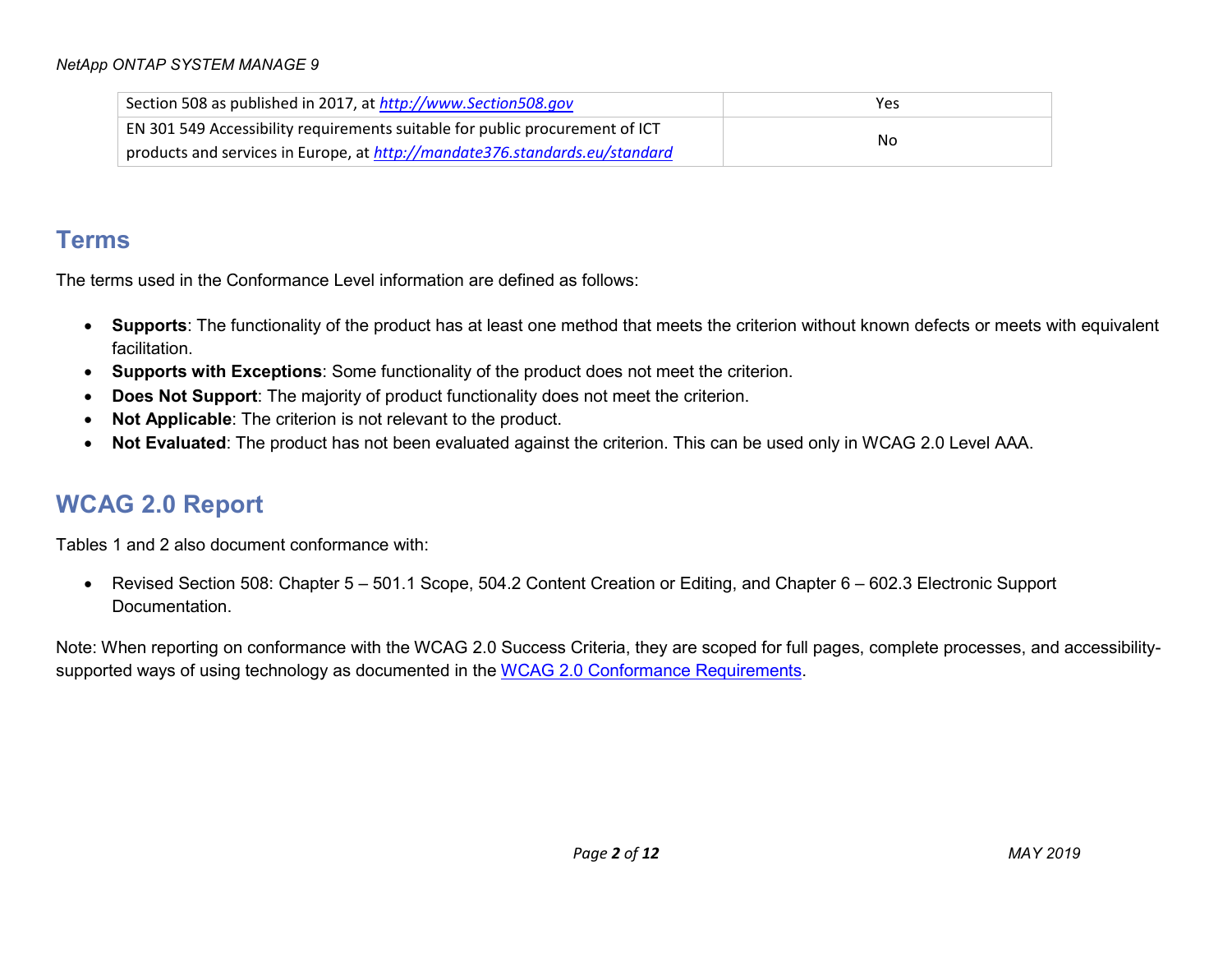## **Table 1: Success Criteria, Level A**

| <b>Criteria</b>                                                      | <b>Conformance Level</b> | <b>Remarks and Explanations</b>                                                                               |
|----------------------------------------------------------------------|--------------------------|---------------------------------------------------------------------------------------------------------------|
| 1.1.1 Non-text Content (Level A)                                     |                          |                                                                                                               |
| Also applies to:                                                     | Supports with Exceptions | Some images have alternative text. Some images and<br>graphical links do not have alternative text.           |
| 2017 Section 508                                                     |                          |                                                                                                               |
| 501 (Web)(Software)<br>$\bullet$                                     |                          |                                                                                                               |
| 602.3 (Support Docs)                                                 |                          |                                                                                                               |
| 1.2.1 Audio-only and Video-only (Prerecorded) (Level A)              |                          |                                                                                                               |
| Also applies to:                                                     |                          |                                                                                                               |
| 2017 Section 508                                                     | Not Applicable           | No time-based media present.                                                                                  |
| 501 (Web)(Software)<br>$\bullet$                                     |                          |                                                                                                               |
| 602.3 (Support Docs)                                                 |                          |                                                                                                               |
| 1.2.2 Captions (Prerecorded) (Level A)                               |                          |                                                                                                               |
| Also applies to:                                                     |                          | No time-based media present.                                                                                  |
| 2017 Section 508                                                     | Not Applicable           |                                                                                                               |
| 501 (Web)(Software)<br>$\bullet$                                     |                          |                                                                                                               |
| 602.3 (Support Docs)<br>$\bullet$                                    |                          |                                                                                                               |
| 1.2.3 Audio Description or Media Alternative (Prerecorded) (Level A) |                          |                                                                                                               |
| Also applies to:                                                     |                          | No time-based media present.                                                                                  |
| 2017 Section 508                                                     | Not Applicable           |                                                                                                               |
| 501 (Web)(Software)                                                  |                          |                                                                                                               |
| 602.3 (Support Docs)                                                 |                          |                                                                                                               |
| 1.3.1 Info and Relationships (Level A)                               |                          |                                                                                                               |
| Also applies to:                                                     |                          | Tables do not associate their header cells with their<br>data cells. Headings are not used on pages with some |
| 2017 Section 508                                                     | Supports with Exceptions |                                                                                                               |
| 501 (Web)(Software)                                                  |                          | exceptions.                                                                                                   |
| 602.3 (Support Docs)<br>$\bullet$                                    |                          |                                                                                                               |
| 1.3.2 Meaningful Sequence (Level A)                                  |                          | Correct reading sequences can be programmatically<br>determined.                                              |
| Also applies to:                                                     |                          |                                                                                                               |
| 2017 Section 508                                                     | Supports                 |                                                                                                               |
| 501 (Web)(Software)                                                  |                          |                                                                                                               |
| 602.3 (Support Docs)                                                 |                          |                                                                                                               |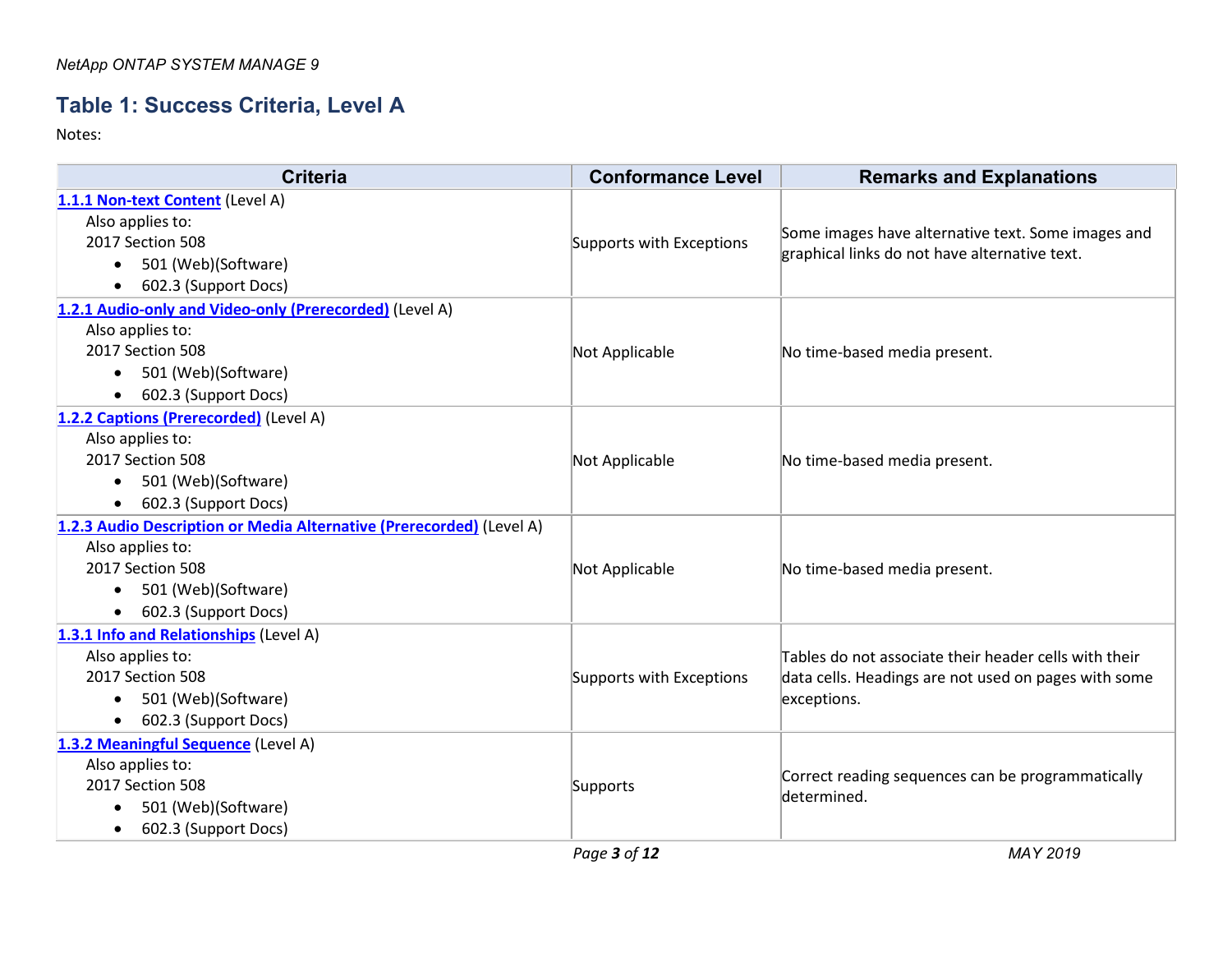| <b>Criteria</b>                         | <b>Conformance Level</b> | <b>Remarks and Explanations</b>                                                          |
|-----------------------------------------|--------------------------|------------------------------------------------------------------------------------------|
| 1.3.3 Sensory Characteristics (Level A) |                          |                                                                                          |
| Also applies to:                        | Supports                 | Instructions and content do not rely solely on sensory<br>characteristics of components. |
| 2017 Section 508                        |                          |                                                                                          |
| 501 (Web)(Software)                     |                          |                                                                                          |
| 602.3 (Support Docs)<br>$\bullet$       |                          |                                                                                          |
| 1.4.1 Use of Color (Level A)            |                          |                                                                                          |
| Also applies to:                        |                          | Color is not used as the sole means of conveying                                         |
| 2017 Section 508                        | Supports with Exceptions | information on some pages. Some Status information                                       |
| 501 (Web)(Software)                     |                          | and visual focus use color only.                                                         |
| 602.3 (Support Docs)<br>$\bullet$       |                          |                                                                                          |
| 1.4.2 Audio Control (Level A)           |                          |                                                                                          |
| Also applies to:                        |                          | The application does not use audio.                                                      |
| 2017 Section 508                        | Not Applicable           |                                                                                          |
| 501 (Web)(Software)<br>$\bullet$        |                          |                                                                                          |
| 602.3 (Support Docs)<br>$\bullet$       |                          |                                                                                          |
| 2.1.1 Keyboard (Level A)                |                          |                                                                                          |
| Also applies to:                        |                          | Some functions of the application are keyboard                                           |
| 2017 Section 508                        | Supports with Exceptions | operable. Some functions such as the menu are not<br>keyboard operable.                  |
| 501 (Web)(Software)<br>$\bullet$        |                          |                                                                                          |
| 602.3 (Support Docs)                    |                          |                                                                                          |
| 2.1.2 No Keyboard Trap (Level A)        |                          |                                                                                          |
| Also applies to:                        |                          |                                                                                          |
| 2017 Section 508                        | Supports                 | The application does not have a keyboard trap.                                           |
| 501 (Web)(Software)<br>$\bullet$        |                          |                                                                                          |
| 602.3 (Support Docs)                    |                          |                                                                                          |
| 2.2.1 Timing Adjustable (Level A)       |                          |                                                                                          |
| Also applies to:                        |                          | The application times out without warning after a<br>period of time.                     |
| 2017 Section 508                        | Does Not Support         |                                                                                          |
| 501 (Web)(Software)                     |                          |                                                                                          |
| 602.3 (Support Docs)<br>$\bullet$       |                          |                                                                                          |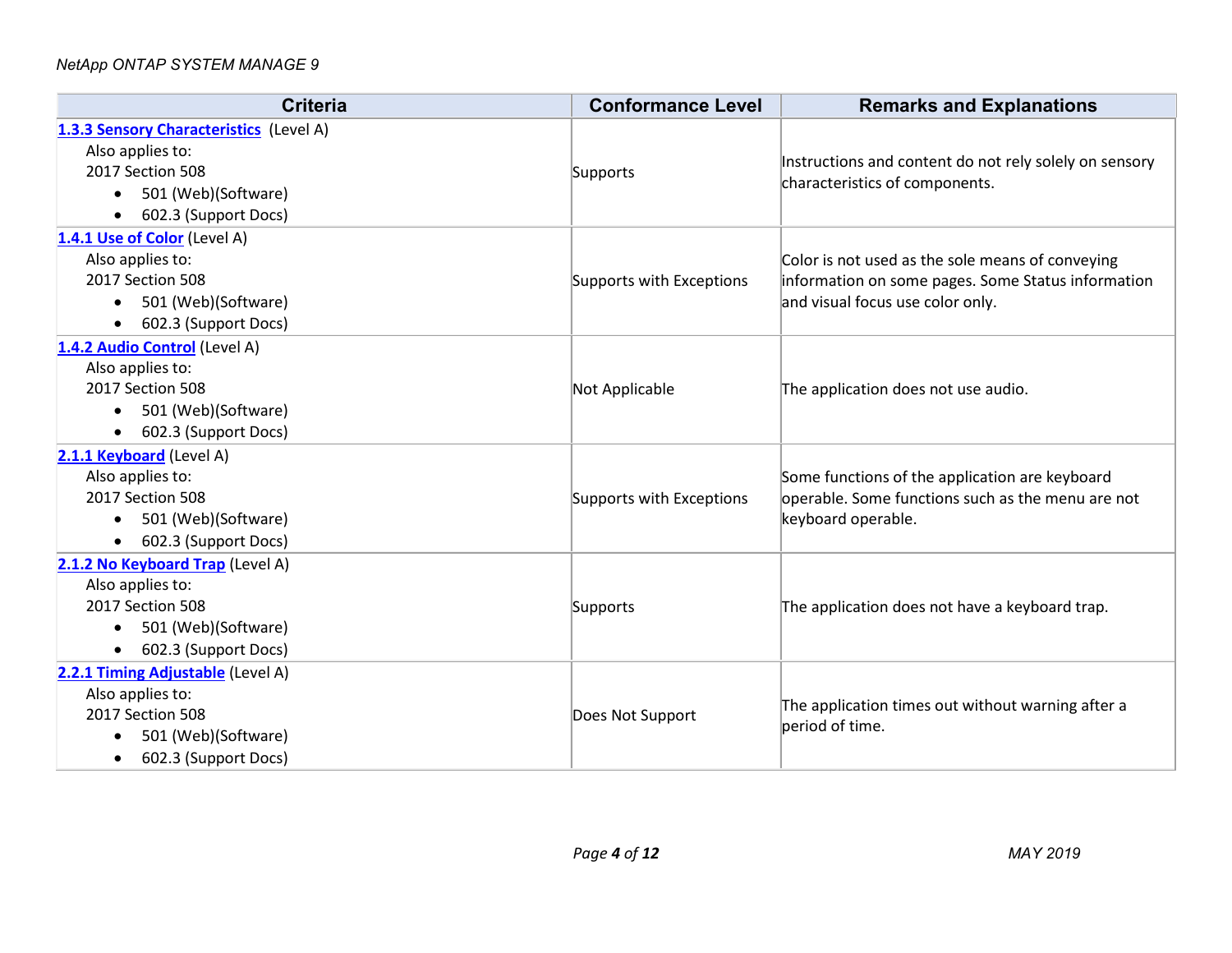| <b>Criteria</b>                                                       | <b>Conformance Level</b> | <b>Remarks and Explanations</b>                                                                               |
|-----------------------------------------------------------------------|--------------------------|---------------------------------------------------------------------------------------------------------------|
| 2.2.2 Pause, Stop, Hide (Level A)                                     |                          |                                                                                                               |
| Also applies to:                                                      |                          | Application does not contain moving, blinking, scrolling,<br>or auto-updating content.                        |
| 2017 Section 508                                                      | Not Applicable           |                                                                                                               |
| 501 (Web)(Software)                                                   |                          |                                                                                                               |
| 602.3 (Support Docs)<br>$\bullet$                                     |                          |                                                                                                               |
| 2.3.1 Three Flashes or Below Threshold (Level A)                      |                          |                                                                                                               |
| Also applies to:                                                      |                          | Flashing or blinking does not occur in the prohibited                                                         |
| 2017 Section 508                                                      | Supports                 | range.                                                                                                        |
| 501 (Web)(Software)<br>$\bullet$                                      |                          |                                                                                                               |
| 602.3 (Support Docs)                                                  |                          |                                                                                                               |
| 2.4.1 Bypass Blocks (Level A)                                         |                          |                                                                                                               |
| Also applies to:                                                      |                          | The application does not have a method to skip<br>repetitive navigation links.                                |
| 2017 Section 508                                                      | Does Not Support         |                                                                                                               |
| 501 (Web)(Software) – Does not apply to non-web software<br>$\bullet$ |                          |                                                                                                               |
| 602.3 (Support Docs) – Does not apply to non-web docs                 |                          |                                                                                                               |
| 2.4.2 Page Titled (Level A)                                           |                          |                                                                                                               |
| Also applies to:<br>2017 Section 508                                  |                          |                                                                                                               |
| 501 (Web)(Software)                                                   | Supports                 | Application pages contain descriptive titles.                                                                 |
| $\bullet$<br>602.3 (Support Docs)                                     |                          |                                                                                                               |
|                                                                       |                          |                                                                                                               |
| 2.4.3 Focus Order (Level A)<br>Also applies to:                       |                          |                                                                                                               |
| 2017 Section 508                                                      | Supports                 | Where there is keyboard operation, the application can<br>be navigated in an order that preserves meaning and |
| 501 (Web)(Software)                                                   |                          | operability.                                                                                                  |
| 602.3 (Support Docs)                                                  |                          |                                                                                                               |
| 2.4.4 Link Purpose (In Context) (Level A)                             |                          |                                                                                                               |
| Also applies to:                                                      |                          | The purpose of each link can be determined from the<br>link text together with context.                       |
| 2017 Section 508                                                      | Supports                 |                                                                                                               |
| 501 (Web)(Software)                                                   |                          |                                                                                                               |
| 602.3 (Support Docs)<br>$\bullet$                                     |                          |                                                                                                               |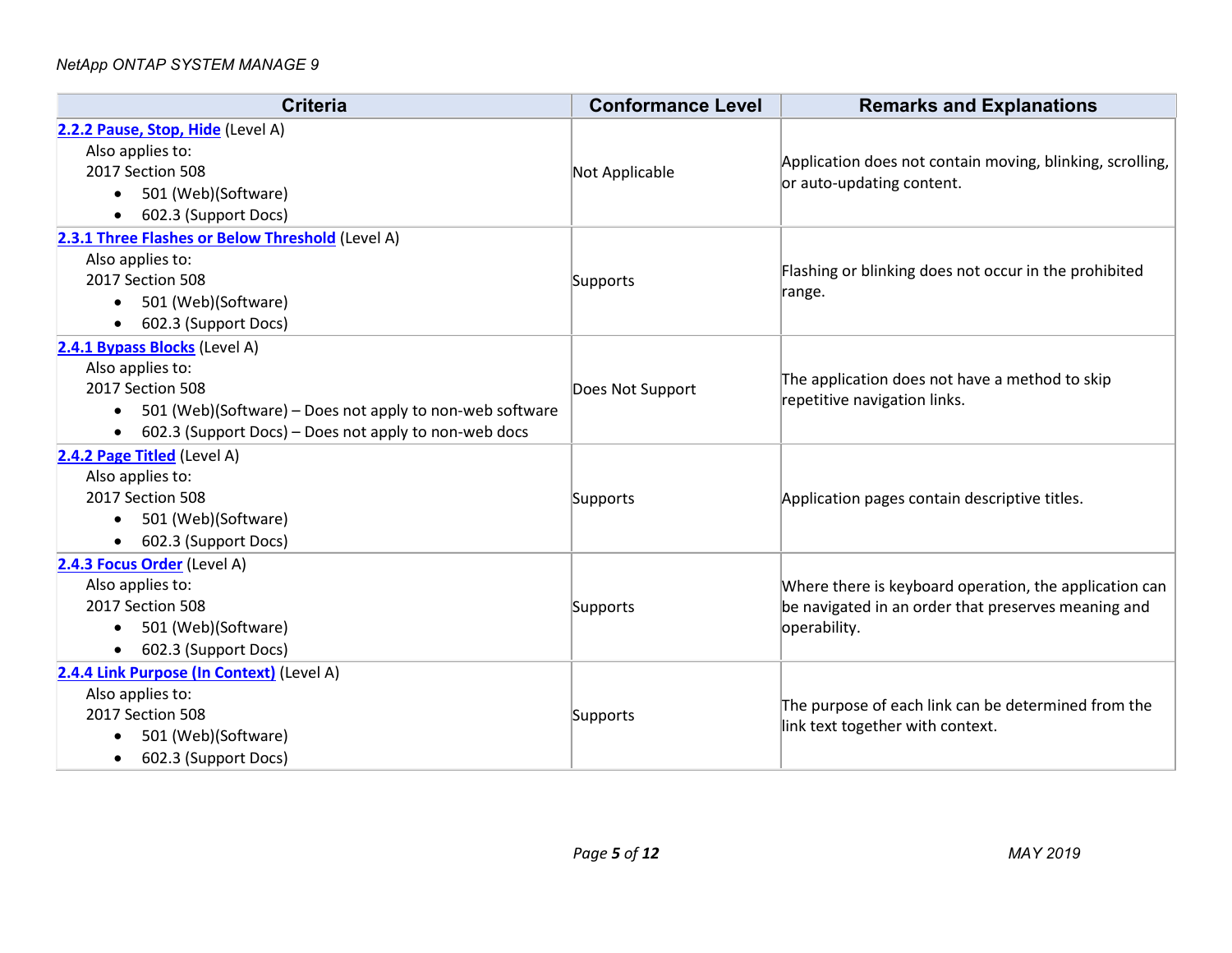| <b>Criteria</b>                               | <b>Conformance Level</b> | <b>Remarks and Explanations</b>                                                                        |
|-----------------------------------------------|--------------------------|--------------------------------------------------------------------------------------------------------|
| 3.1.1 Language of Page (Level A)              |                          |                                                                                                        |
| Also applies to:                              |                          | The default human language cannot be                                                                   |
| 2017 Section 508                              | Supports with Exceptions | programmatically determined for the inner iframe on all                                                |
| 501 (Web)(Software)                           |                          | pages.                                                                                                 |
| 602.3 (Support Docs)<br>$\bullet$             |                          |                                                                                                        |
| 3.2.1 On Focus (Level A)                      |                          |                                                                                                        |
| Also applies to:                              |                          | Gaining focus on components does not initiate a change                                                 |
| 2017 Section 508                              | Supports                 | of context.                                                                                            |
| 501 (Web)(Software)                           |                          |                                                                                                        |
| 602.3 (Support Docs)                          |                          |                                                                                                        |
| 3.2.2 On Input (Level A)                      |                          |                                                                                                        |
| Also applies to:                              |                          | Changing the setting of user interface components does<br>not automatically cause a change of context. |
| 2017 Section 508                              | Supports                 |                                                                                                        |
| 501 (Web)(Software)<br>$\bullet$              |                          |                                                                                                        |
| 602.3 (Support Docs)                          |                          |                                                                                                        |
| <b>3.3.1 Error Identification</b> (Level A)   |                          |                                                                                                        |
| Also applies to:                              |                          | Required fields notify the user in text if there is no                                                 |
| 2017 Section 508                              | Supports                 | input.                                                                                                 |
| 501 (Web)(Software)<br>$\bullet$              |                          |                                                                                                        |
| 602.3 (Support Docs)                          |                          |                                                                                                        |
| <b>3.3.2 Labels or Instructions (Level A)</b> |                          | The application provides name, role, state and value                                                   |
| Also applies to:                              |                          | information to assistive technology for some<br>components. Some components do not contain explicit    |
| 2017 Section 508                              | Supports with Exceptions |                                                                                                        |
| 501 (Web)(Software)<br>$\bullet$              |                          | labeling. Some components such as tabstrips do not                                                     |
| 602.3 (Support Docs)                          |                          | provide their role and states.                                                                         |
| 4.1.1 Parsing (Level A)                       |                          |                                                                                                        |
| Also applies to:                              |                          | The application shows parsing errors when running a                                                    |
| 2017 Section 508                              | Supports with Exceptions | markup validation service. Some pages do not use                                                       |
| 501 (Web)(Software)                           |                          | unique IDs.                                                                                            |
| 602.3 (Support Docs)<br>$\bullet$             |                          |                                                                                                        |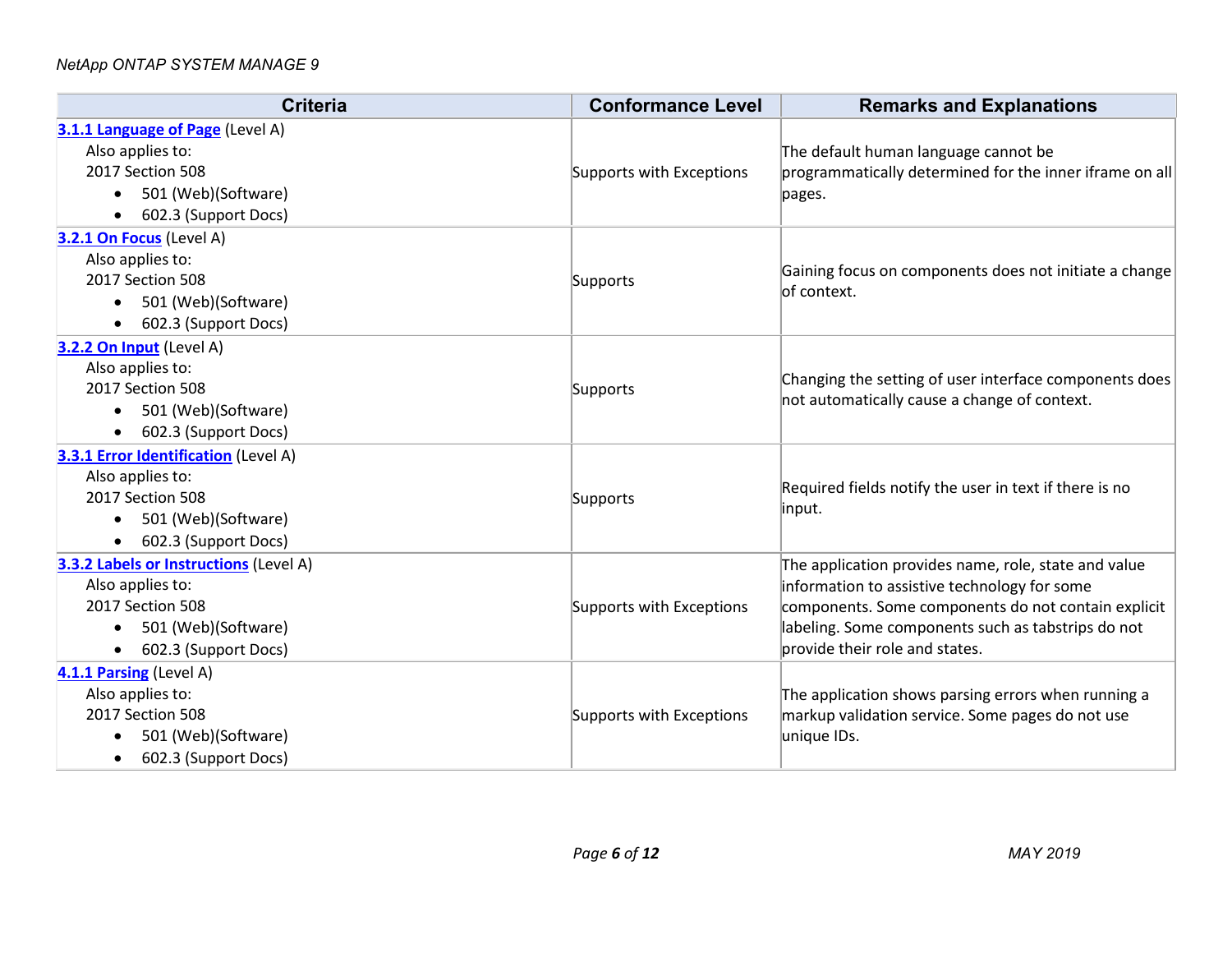| <b>Criteria</b>                   | <b>Conformance Level</b> | <b>Remarks and Explanations</b>                      |
|-----------------------------------|--------------------------|------------------------------------------------------|
| 4.1.2 Name, Role, Value (Level A) |                          | The application provides name, role, state and value |
| Also applies to:                  |                          | information to assistive technology for some         |
| 2017 Section 508                  | Supports with Exceptions | components. Some components do not contain explicit  |
| 501 (Web)(Software)               |                          | labeling to provide their name. Some components such |
| 602.3 (Support Docs)              |                          | as tabstrips do not provide their role and states.   |

# **Table 2: Success Criteria, Level AA**

| <b>Criteria</b>                                  | <b>Conformance Level</b> | <b>Remarks and Explanations</b>                      |
|--------------------------------------------------|--------------------------|------------------------------------------------------|
| 1.2.4 Captions (Live) (Level AA)                 |                          |                                                      |
| Also applies to:                                 |                          |                                                      |
| 2017 Section 508                                 | Not Applicable           | No time-based media present.                         |
| 501 (Web)(Software)<br>$\bullet$                 |                          |                                                      |
| 602.3 (Support Docs)<br>$\bullet$                |                          |                                                      |
| 1.2.5 Audio Description (Prerecorded) (Level AA) |                          |                                                      |
| Also applies to:                                 |                          |                                                      |
| 2017 Section 508                                 | Not Applicable           | No time-based media present.                         |
| 501 (Web)(Software)<br>$\bullet$                 |                          |                                                      |
| 602.3 (Support Docs)<br>$\bullet$                |                          |                                                      |
| 1.4.3 Contrast (Minimum) (Level AA)              |                          |                                                      |
| Also applies to:                                 |                          | Some areas of the application meet the required      |
| 2017 Section 508                                 | Supports with Exceptions | contrast ratios. Some areas do not meet the required |
| 501 (Web)(Software)<br>$\bullet$                 |                          | $3:1$ contrast ratio.                                |
| 602.3 (Support Docs)<br>$\bullet$                |                          |                                                      |
| 1.4.4 Resize text (Level AA)                     |                          |                                                      |
| Also applies to:                                 |                          | Text can be resized without loss of content or       |
| 2017 Section 508                                 | Supports                 | functionality.                                       |
| 501 (Web)(Software)                              |                          |                                                      |
| 602.3 (Support Docs)<br>$\bullet$                |                          |                                                      |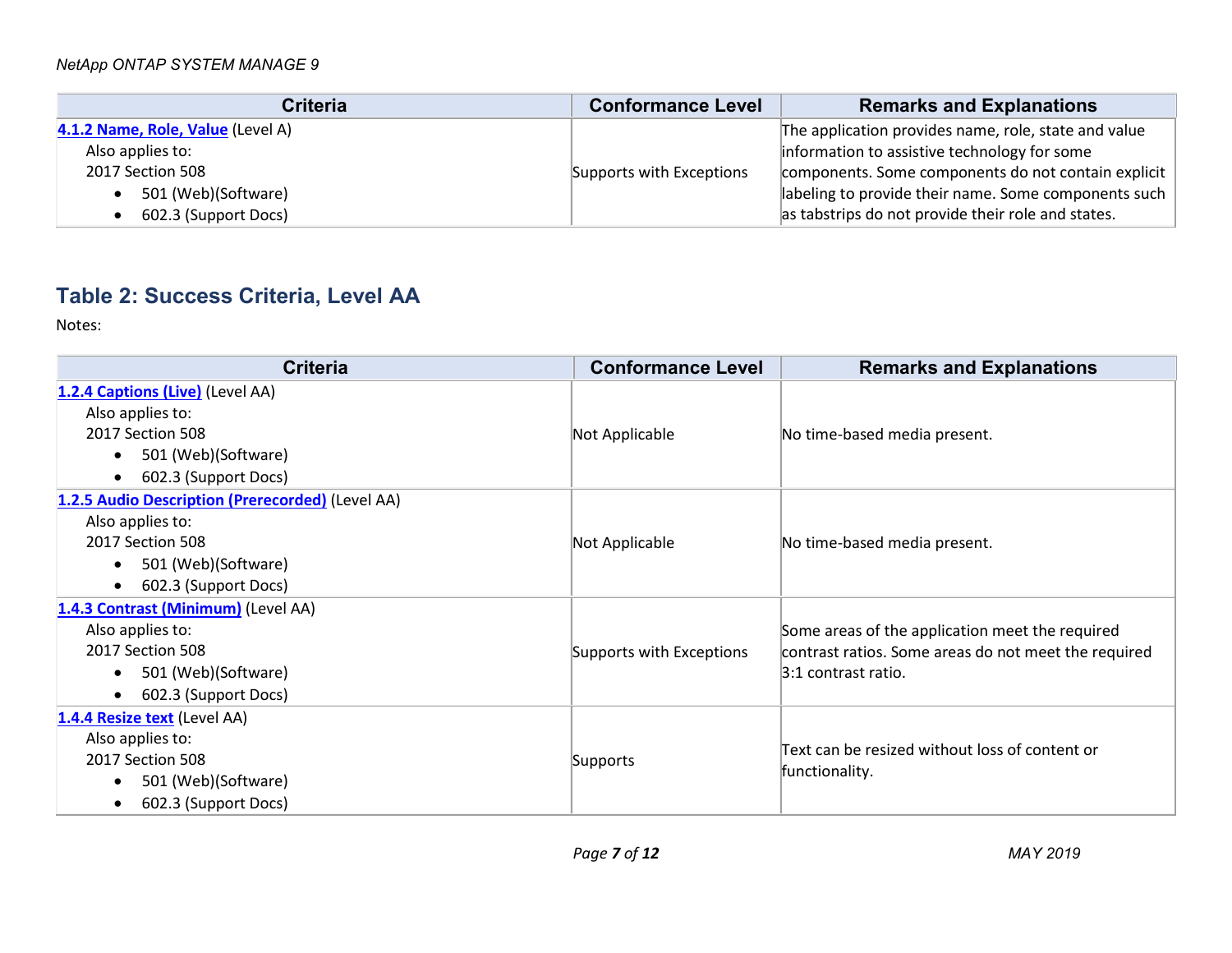| <b>Criteria</b>                                                       | <b>Conformance Level</b> | <b>Remarks and Explanations</b>                                   |
|-----------------------------------------------------------------------|--------------------------|-------------------------------------------------------------------|
| 1.4.5 Images of Text (Level AA)                                       |                          |                                                                   |
| Also applies to:                                                      |                          |                                                                   |
| 2017 Section 508                                                      | Supports                 | Images of text are not used.                                      |
| 501 (Web)(Software)<br>$\bullet$                                      |                          |                                                                   |
| 602.3 (Support Docs)<br>$\bullet$                                     |                          |                                                                   |
| 2.4.5 Multiple Ways (Level AA)                                        |                          |                                                                   |
| Also applies to:                                                      |                          | There are multiple ways to perform various functions              |
| 2017 Section 508                                                      | Supports                 | throughout the application.                                       |
| 501 (Web)(Software) – Does not apply to non-web software              |                          |                                                                   |
| 602.3 (Support Docs) – Does not apply to non-web docs<br>$\bullet$    |                          |                                                                   |
| 2.4.6 Headings and Labels (Level AA)                                  |                          |                                                                   |
| Also applies to:                                                      |                          |                                                                   |
| 2017 Section 508                                                      | Supports                 | Headings and labels describe topic or purpose.                    |
| 501 (Web)(Software)                                                   |                          |                                                                   |
| 602.3 (Support Docs)<br>$\bullet$                                     |                          |                                                                   |
| 2.4.7 Focus Visible (Level AA)                                        |                          |                                                                   |
| Also applies to:                                                      |                          | The visual focus is well-defined in some areas. Some              |
| 2017 Section 508                                                      | Supports with Exceptions | controls do not show visual focus.                                |
| 501 (Web)(Software)<br>$\bullet$                                      |                          |                                                                   |
| 602.3 (Support Docs)                                                  |                          |                                                                   |
| 3.1.2 Language of Parts (Level AA)                                    |                          |                                                                   |
| Also applies to:                                                      |                          | The default human language cannot be                              |
| 2017 Section 508                                                      | Supports with Exceptions | programmatically determined for the inner iframe on all<br>pages. |
| 501 (Web)(Software)<br>$\bullet$                                      |                          |                                                                   |
| 602.3 (Support Docs)                                                  |                          |                                                                   |
| <b>3.2.3 Consistent Navigation (Level AA)</b>                         |                          |                                                                   |
| Also applies to:                                                      |                          | Consistent navigation occurs throughout the<br>application.       |
| 2017 Section 508                                                      | Supports                 |                                                                   |
| 501 (Web)(Software) - Does not apply to non-web software<br>$\bullet$ |                          |                                                                   |
| 602.3 (Support Docs) - Does not apply to non-web docs<br>$\bullet$    |                          |                                                                   |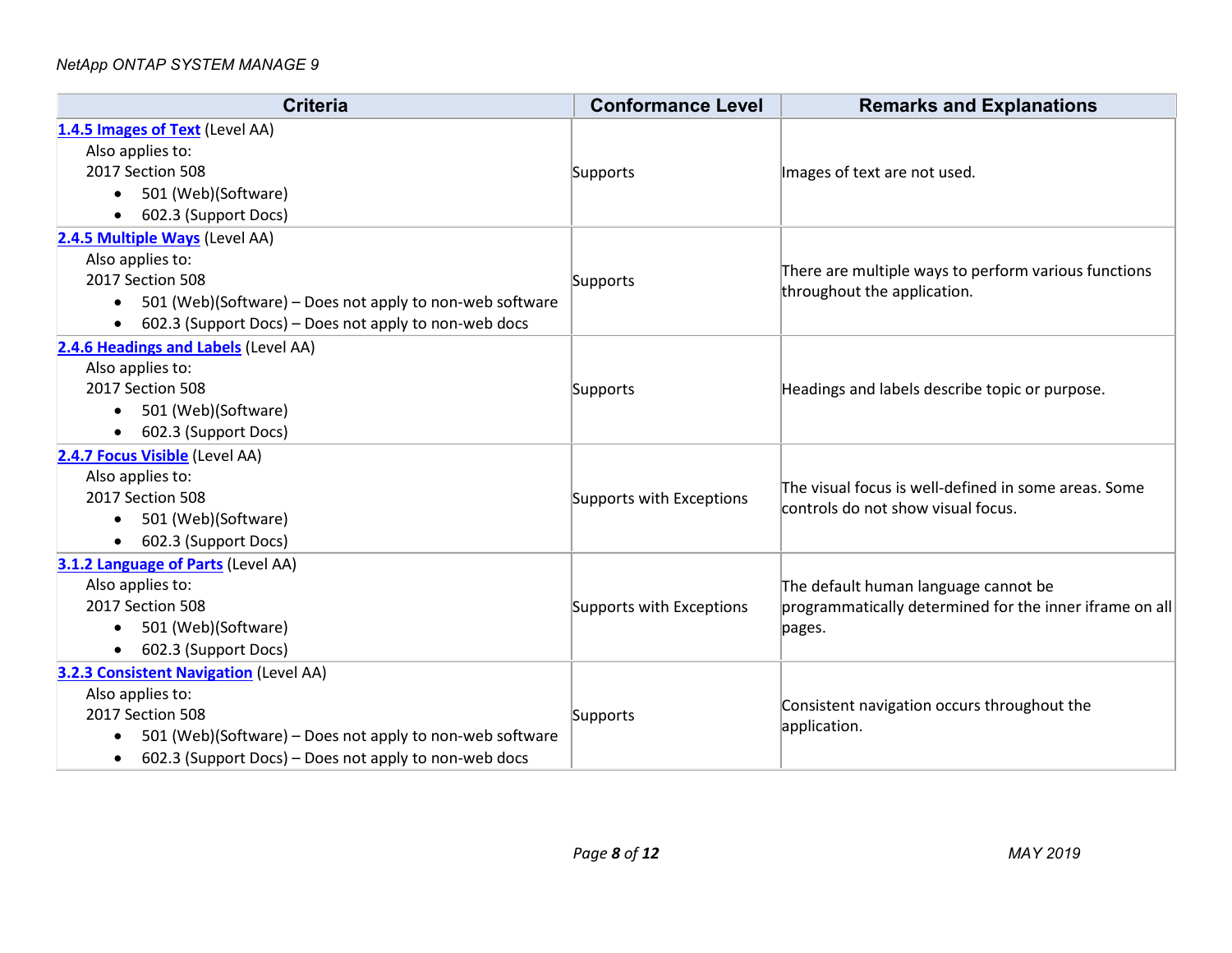| Criteria                                                                                                                                                                                                                    | <b>Conformance Level</b> | <b>Remarks and Explanations</b>                                                                  |
|-----------------------------------------------------------------------------------------------------------------------------------------------------------------------------------------------------------------------------|--------------------------|--------------------------------------------------------------------------------------------------|
| <b>3.2.4 Consistent Identification (Level AA)</b><br>Also applies to:<br>2017 Section 508<br>501 (Web)(Software) – Does not apply to non-web software<br>$\bullet$<br>602.3 (Support Docs) – Does not apply to non-web docs | Supports                 | Consistent identification occurs throughout the<br>application.                                  |
| 3.3.3 Error Suggestion (Level AA)<br>Also applies to:<br>2017 Section 508<br>501 (Web)(Software)<br>$\bullet$<br>602.3 (Support Docs)<br>$\bullet$                                                                          | Supports                 | Required fields notify the user if there is no input.                                            |
| 3.3.4 Error Prevention (Legal, Financial, Data) (Level AA)<br>Also applies to:<br>2017 Section 508<br>501 (Web)(Software)<br>$\bullet$<br>602.3 (Support Docs)                                                              | Not Applicable           | Application does not cause legal commitments or<br>financial transactions to occur for the user. |

### **Table 3: Success Criteria, Level AAA**

Notes: Product was not tested to WCAG 2.0 AAA level

# **2017 Section 508 Report**

Notes:

## **Chapter 3: Functional Performance Criteria (FPC)**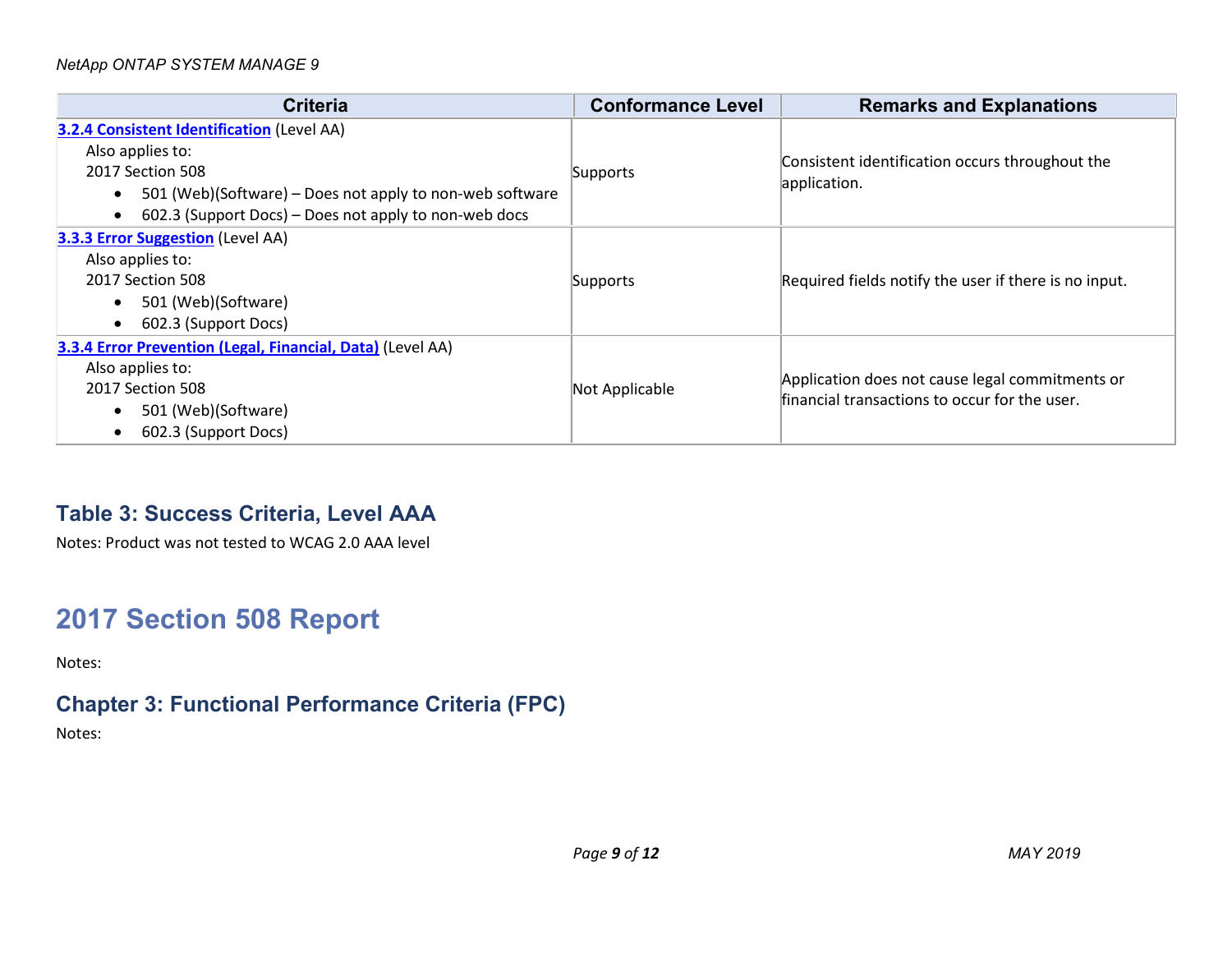| <b>Criteria</b>                                                | <b>Conformance Level</b> | <b>Remarks and Explanations</b>                                                                                                                                                                                                                                                                                                                                                                                                         |
|----------------------------------------------------------------|--------------------------|-----------------------------------------------------------------------------------------------------------------------------------------------------------------------------------------------------------------------------------------------------------------------------------------------------------------------------------------------------------------------------------------------------------------------------------------|
| 302.1 Without Vision                                           | Supports with Exceptions | The application is partially keyboard<br>operable. The application provides name,<br>role, state and value information to<br>assistive technology for some<br>components.                                                                                                                                                                                                                                                               |
| 302.2 With Limited Vision                                      | Supports with Exceptions | The application is partially keyboard<br>operable. The application provides name,<br>role, state and value information to<br>assistive technology for some<br>components.<br>The application can be used by users with<br>low visual acuity when combined with<br>screen magnification assistive technology<br>with some exceptions.<br>Some areas of the application have low<br>contrast ratios; and some color coding is<br>present. |
| 302.3 Without Perception of Color                              | Supports with Exceptions | Color is not used as the sole means of<br>conveying information on some pages.<br>Some Status information and visual focus<br>use color only.                                                                                                                                                                                                                                                                                           |
| 302.4 Without Hearing                                          | Supports                 | Does not require user hearing.                                                                                                                                                                                                                                                                                                                                                                                                          |
| 302.5 With Limited Hearing                                     | Supports                 | Does not require user hearing.                                                                                                                                                                                                                                                                                                                                                                                                          |
| 302.6 Without Speech                                           | Supports                 | Does not require user speech.                                                                                                                                                                                                                                                                                                                                                                                                           |
| 302.7 With Limited Manipulation                                | Supports with Exceptions | The application is partially keyboard<br>operable.                                                                                                                                                                                                                                                                                                                                                                                      |
| 302.8 With Limited Reach and Strength                          | Supports with Exceptions | The application is partially keyboard<br>operable.                                                                                                                                                                                                                                                                                                                                                                                      |
| 302.9 With Limited Language, Cognitive, and Learning Abilities | Supports                 |                                                                                                                                                                                                                                                                                                                                                                                                                                         |